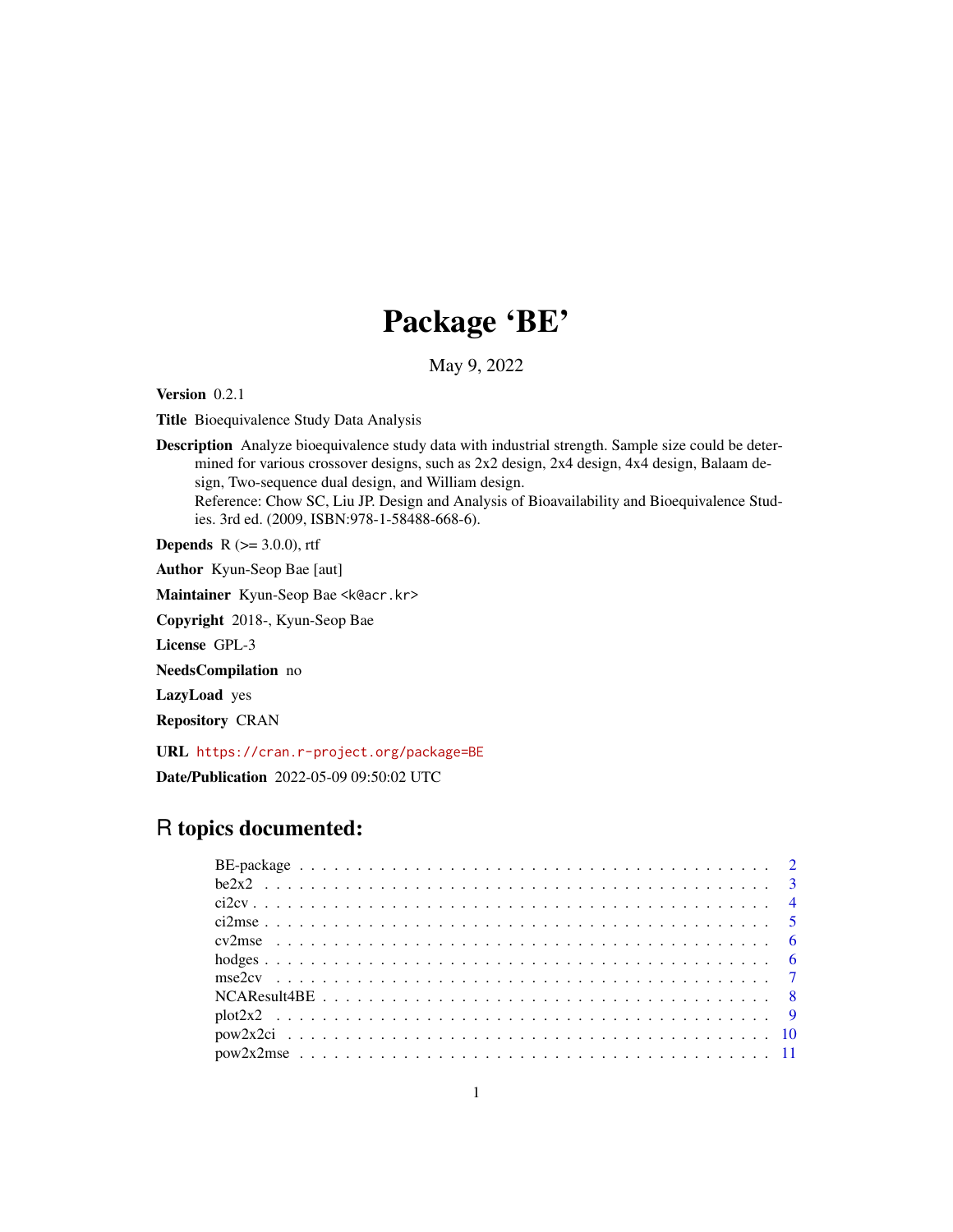# <span id="page-1-0"></span>2 BE-package

BE-package *Bioequivalence Study Data Analysis*

# **Description**

Analyze bioequivalence study data with industrial strength. Sample size could be determined for various crossover designs, such as 2x2 design, 2x4 design, 4x4 design, Balaam design, Twosequence dual design, and William design. Basic assumption is that the variable is distributed as a log-normal distribution. This is SAS PROC GLM style. If you want PROC MIXED style, use nlme::lme.

#### Details

It performs bioequivalency tests for several variables of a 2x2 study in a data file.

#### Author(s)

Kyun-Seop Bae <k@acr.kr>

#### References

- 1. Chow SC, Liu JP. Design and Analysis of Bioavailability and Bioequivalence Studies. 3rd ed. (2009, ISBN:978-1-58488-668-6)
- 2. Hauschke D, Steinijans V, Pigeot I. Bioequivalence Studies in Drug Development. (2007, ISBN:978-0-470-09475-4)
- 3. Diletti E, Hauschke D, Steinijans VW. Sample size determination for bioequivalence assessment by means of confidence intervals. Int J Clinical Pharmacol Ther Tox. 1991;29(1):1-8

#### Examples

```
# write.csv(NCAResult4BE, "temp.csv", quote=FALSE, row.names=FALSE)
```

```
# be2x2("temp.csv", c("AUClast", "Cmax", "Tmax"))
```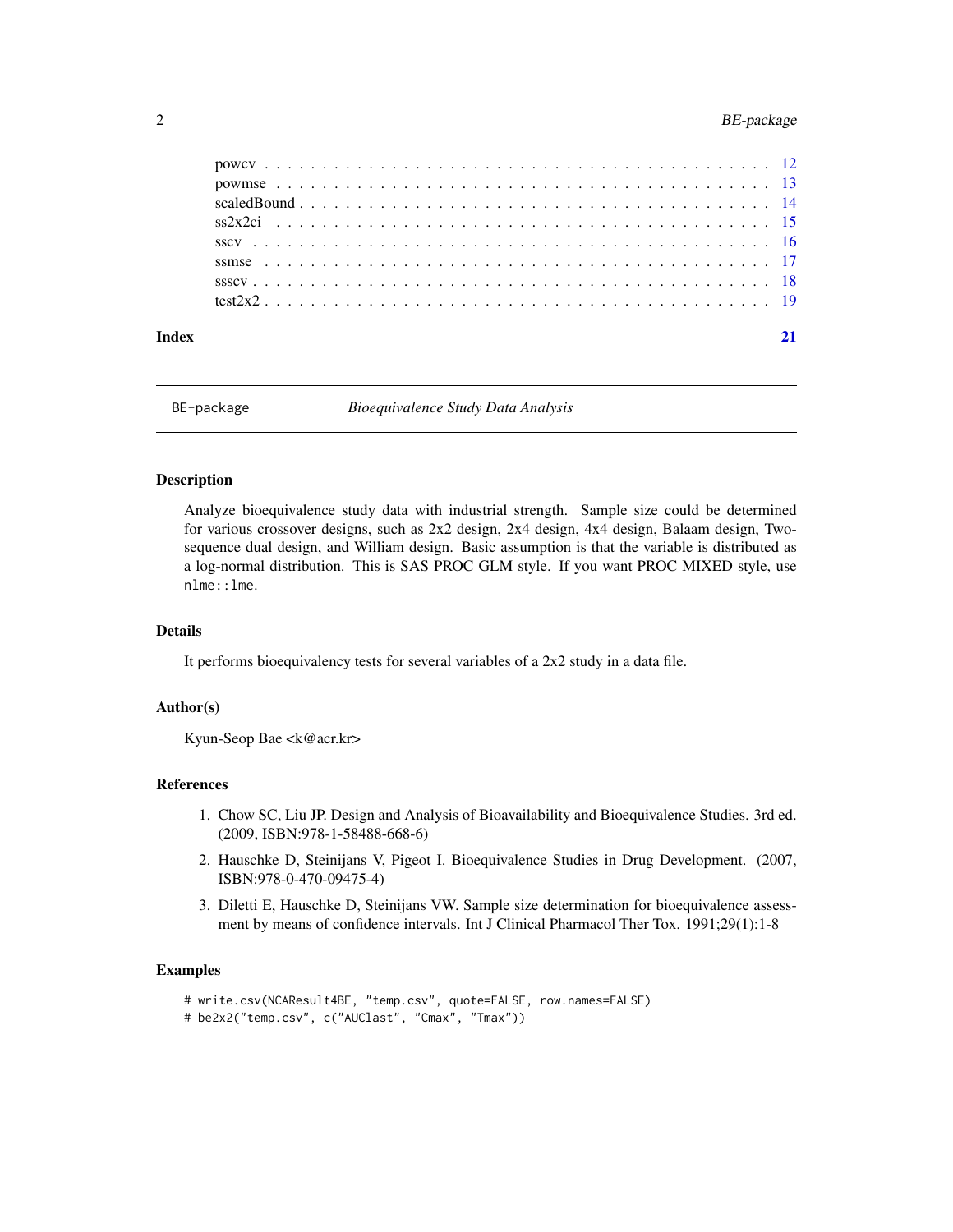<span id="page-2-0"></span>

It performs conventional bioequivalence test for 2x2 study. Input is a file. Basic assumption is that the variable is distributed as a log-normal distribution. This is SAS PROC GLM style. If you want PROC MIXED style, use nlme::lme.

#### Usage

```
be2x2(Data, Columns = c("AUClast", "Cmax", "Tmax"), rtfName="")
```
#### Arguments

| Data    | A data frame or a csv file name. This should have at least the following<br>columns and variable column(s) to be tested. AUC and Cmax should be all<br>positive values. |
|---------|-------------------------------------------------------------------------------------------------------------------------------------------------------------------------|
|         | GRP : Group or Sequence, 'RT' or 'TR'<br>PRD : Period, 1 or 2<br>SUBJ : Subject ID<br>TRT : Treatment or Drug, 'R' or 'T'                                               |
| Columns | Column names of variables to be tested. This is usaully c("AUClast", "Cmax",<br>"Tmax") or c("AUClast", "AUCinf", "Cmax", "Tmax")                                       |
| rtfName | Output filename of rich text format(rtf)                                                                                                                                |

# Details

It performs bioequivalency tests for several variables of a 2x2 study in a data file. If you specify output filename in rtfName, the output will be saved in the file.

#### Value

Returns text output of equivalence test result.

# Author(s)

Kyun-Seop Bae <k@acr.kr>

#### See Also

[test2x2](#page-18-1), [plot2x2](#page-8-1)

#### Examples

```
be2x2(NCAResult4BE, c("AUClast", "Cmax", "Tmax"))
```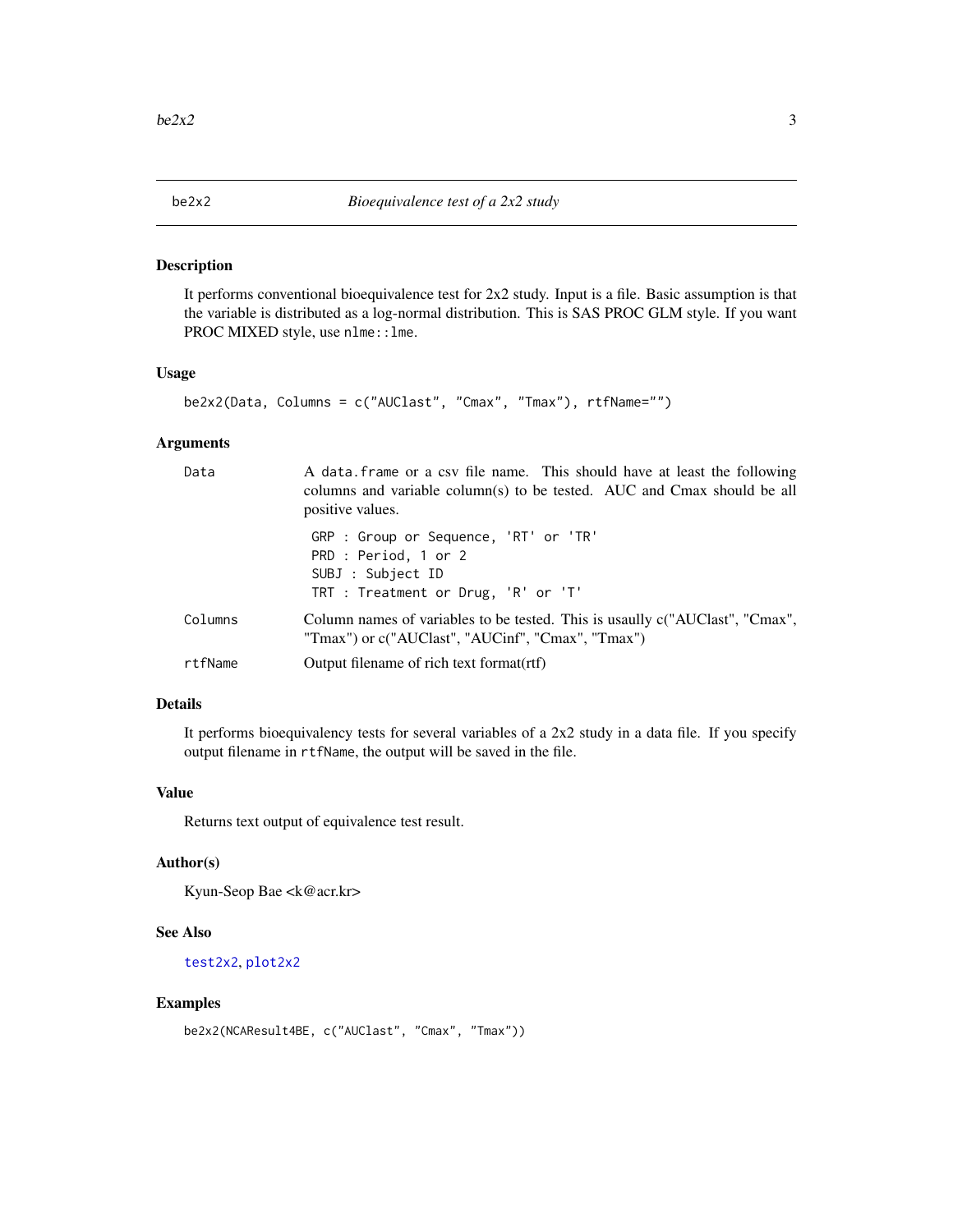<span id="page-3-0"></span>

It calculates coefficient of variation (CV) from a confidence interval of previous 2x2 study.

#### Usage

 $ci2cv(n1, n2, LL, UL, Alpha = 0.1)$ 

# Arguments

| n1    | Subject count of group 1                                                        |
|-------|---------------------------------------------------------------------------------|
| n2    | Subject count of group 2                                                        |
| LL    | Lower limit of the confidence interval of geometric mean ratio (Test/Reference) |
| UL    | Upper limit of the confidence interval of geometric mean ratio (Test/Reference) |
| Alpha | Alpha level. This means $(1 - \alpha)/2$ + 100 % confidence interval is given   |

# Details

It calculates coefficient of variation (CV) from a confidence interval of 2x2 bioequivalence study.

# Value

Returns coefficient of variation (CV) in percent (%).

# Author(s)

Kyun-Seop Bae <k@acr.kr>

# Examples

ci2cv(12, 13, 0.85, 1.11)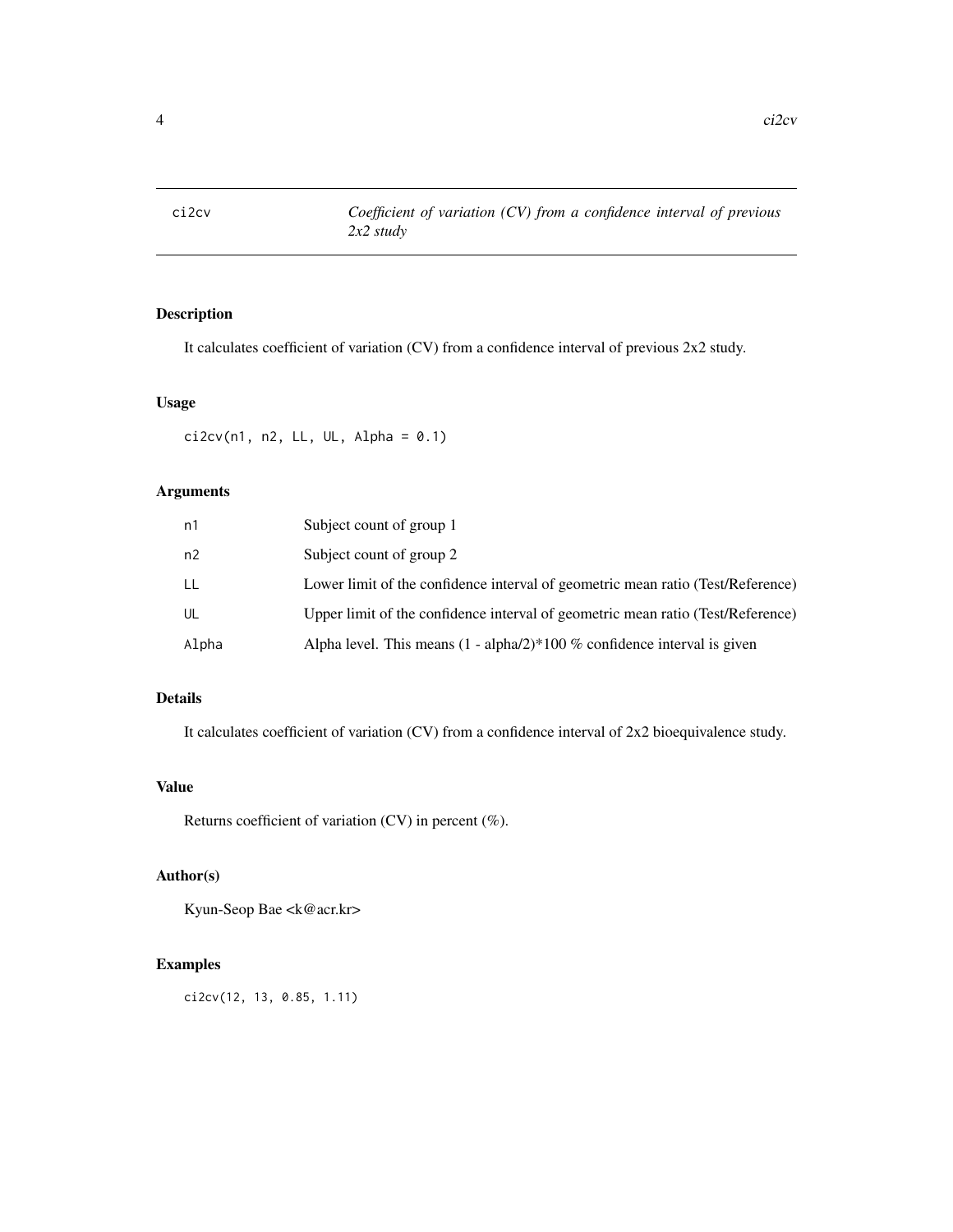<span id="page-4-0"></span>

It calculates mean squared error (MSE) from a confidence interval of previous 2x2 study.

#### Usage

 $ci2mse(n1, n2, LL, UL, Alpha = 0.1)$ 

# Arguments

| n1    | Subject count of group 1                                                        |
|-------|---------------------------------------------------------------------------------|
| n2    | Subject count of group 2                                                        |
| LL    | Lower limit of the confidence interval of geometric mean ratio (Test/Reference) |
| UL    | Upper limit of the confidence interval of geometric mean ratio (Test/Reference) |
| Alpha | Alpha level. This means $(1 - \alpha)/2$ + 100 % confidence interval is given   |

# Details

It calculates coefficient of variation (CV) from a confidence interval of 2x2 bioequivalence study.

# Value

Returns mean squared error (MSE).

# Author(s)

Kyun-Seop Bae <k@acr.kr>

#### Examples

ci2mse(12, 13, 0.85, 1.11)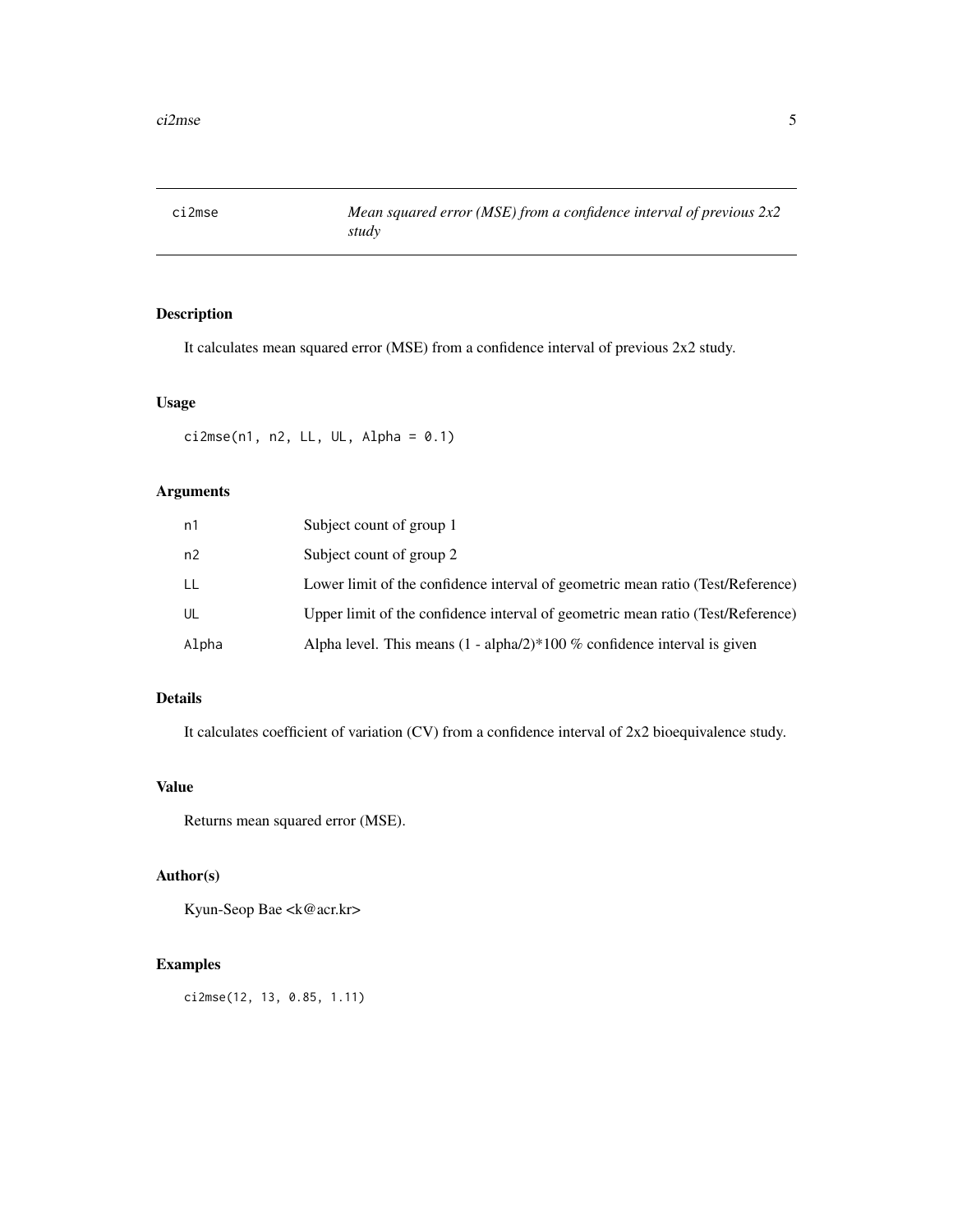<span id="page-5-0"></span>

It calculates mean squared error (MSE) from coefficient of variation (CV).

# Usage

cv2mse(cv)

# Arguments

cv Coefficient of variation (%) in the original scale

#### Details

Coefficient of variation (CV) is percent in original scale and mean squared error (MSE) is log scale.

#### Value

Returns mean squared error (MSE) in log scale).

# Author(s)

Kyun-Seop Bae <k@acr.kr>

# Examples

cv2mse(25)

hodges *Hodges-Lehmann estimation for a variable of a 2x2 study*

#### Description

It performs Hodges-Lehmann estimation for 2x2 study. This is usually for Tmax variable.

#### Usage

hodges(bedata, Var)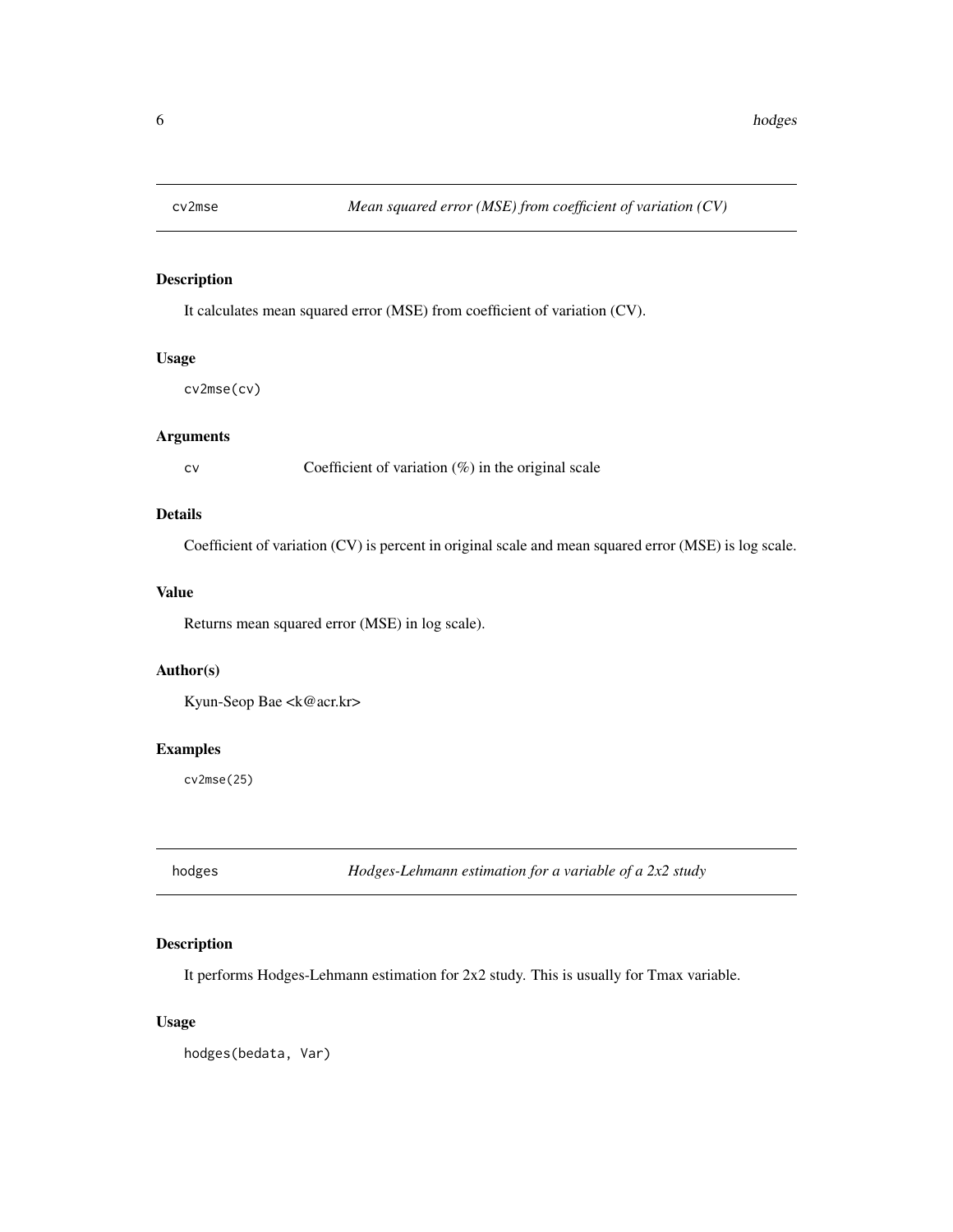#### <span id="page-6-0"></span> $\text{mse2cv}$  7

#### Arguments

| bedata | Data table name. This should have at least the following columns and a variable<br>column to be tested. |
|--------|---------------------------------------------------------------------------------------------------------|
|        | GRP : Group or Sequence, 'RT' or 'TR'<br>PRD : Period, 1 or 2<br>SUBJ : Subject ID                      |
|        | TRT : Treatment or Drug, 'R' or 'T'                                                                     |
| Var    | Variable to be estimated. This should be one of the column names in bedata<br>table. Usually 'Tmax'     |

# Details

It nonparametrically tests Var variable equivalency from a 2x2 study. This is done for a variable which we cannot assume log-normal distribution.

#### Value

| Wilcoxon Signed-Rank Test                          |
|----------------------------------------------------|
| A kind of nonparametric test                       |
| Hodges-Lehmann Estimate                            |
| $\sim$ 1 $\sim$ 1 $\sim$ 1<br>$\sim$ $\sim$ $\sim$ |

90% confidence interval in the original scale and the percent scale

#### Author(s)

Kyun-Seop Bae <k@acr.kr>

# Examples

hodges(NCAResult4BE, "Tmax")

mse2cv *Coefficient of variation (CV) from mean squared error (MSE)*

#### Description

It calculates coefficient of variation (CV) from mean squared error (MSE).

# Usage

```
mse2cv(mse)
```
#### Arguments

mse Mean square error (MSE) in log scale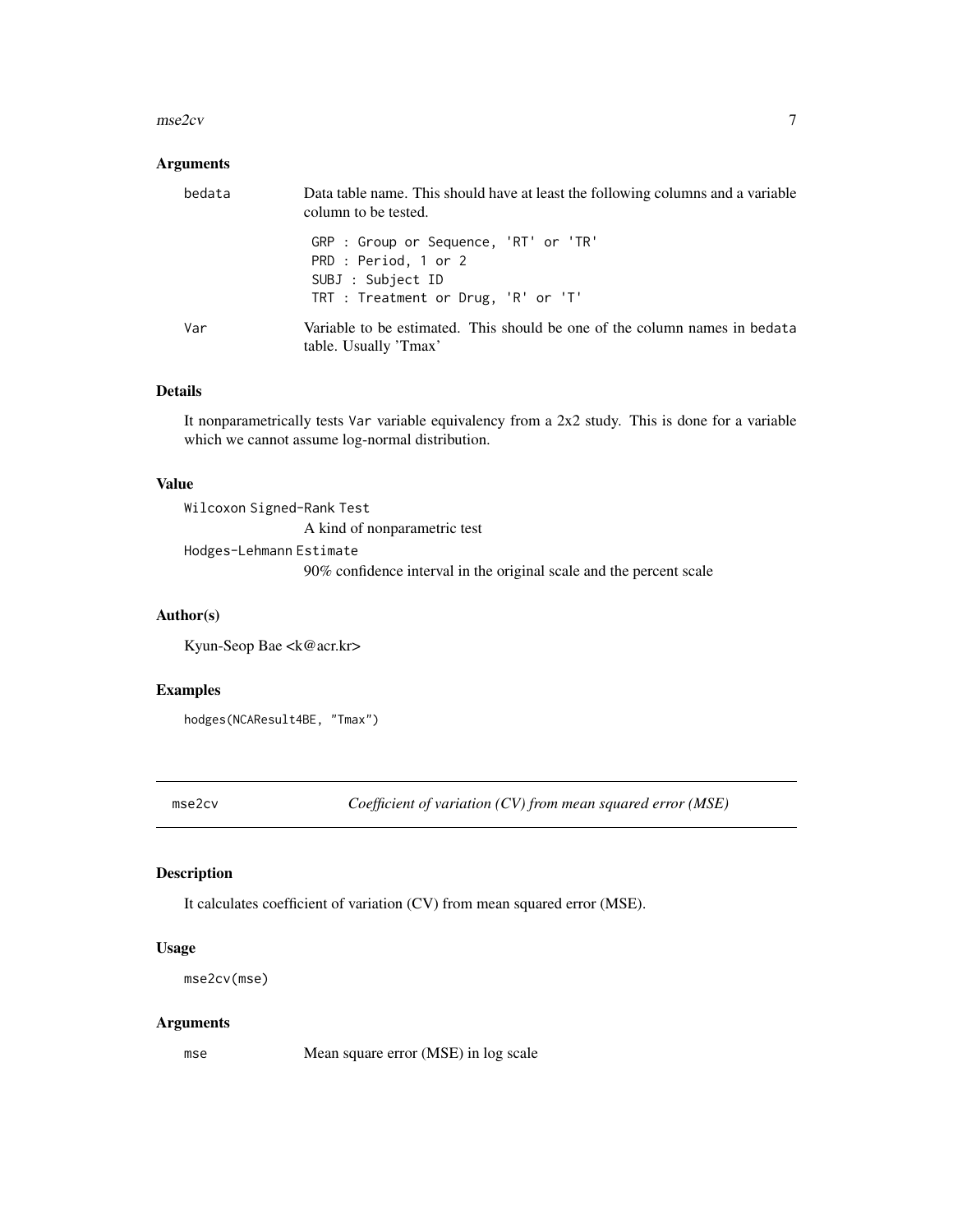#### <span id="page-7-0"></span>Details

Coefficient of variation (CV) is percent in the original scale and mean squared error (MSE) is the log scale.

#### Value

Returns coefficient of variation (CV) in percent (%).

#### Author(s)

Kyun-Seop Bae <k@acr.kr>

# Examples

mse2cv(0.06062462)

| NCAResult4BE | An Example of Noncompartmental Analysis Result for Bioequivalence |
|--------------|-------------------------------------------------------------------|
|              | Test                                                              |

# Description

Contains a noncompartmental analysis result table from a concentration simulated bioequivalence study.

#### Usage

NCAResult4BE

#### Format

A data frame with 48 observations on the following 10 variables.

SUBJ Subject ID

GRP Group or Sequence character code: 'RT' or 'TR"

PRD Period numeric value: 1 or 2

TRT Treatment or Drug code: 'R' or 'T'

AUClast AUClast positive numeric value

Cmax Cmax positive numeric value

Tmax Tmax positive numeric value

#### Details

This contains a simulated data for 2x2 bioequivalence study data analysis. Noncompartmental analysis results are from the NonCompart package.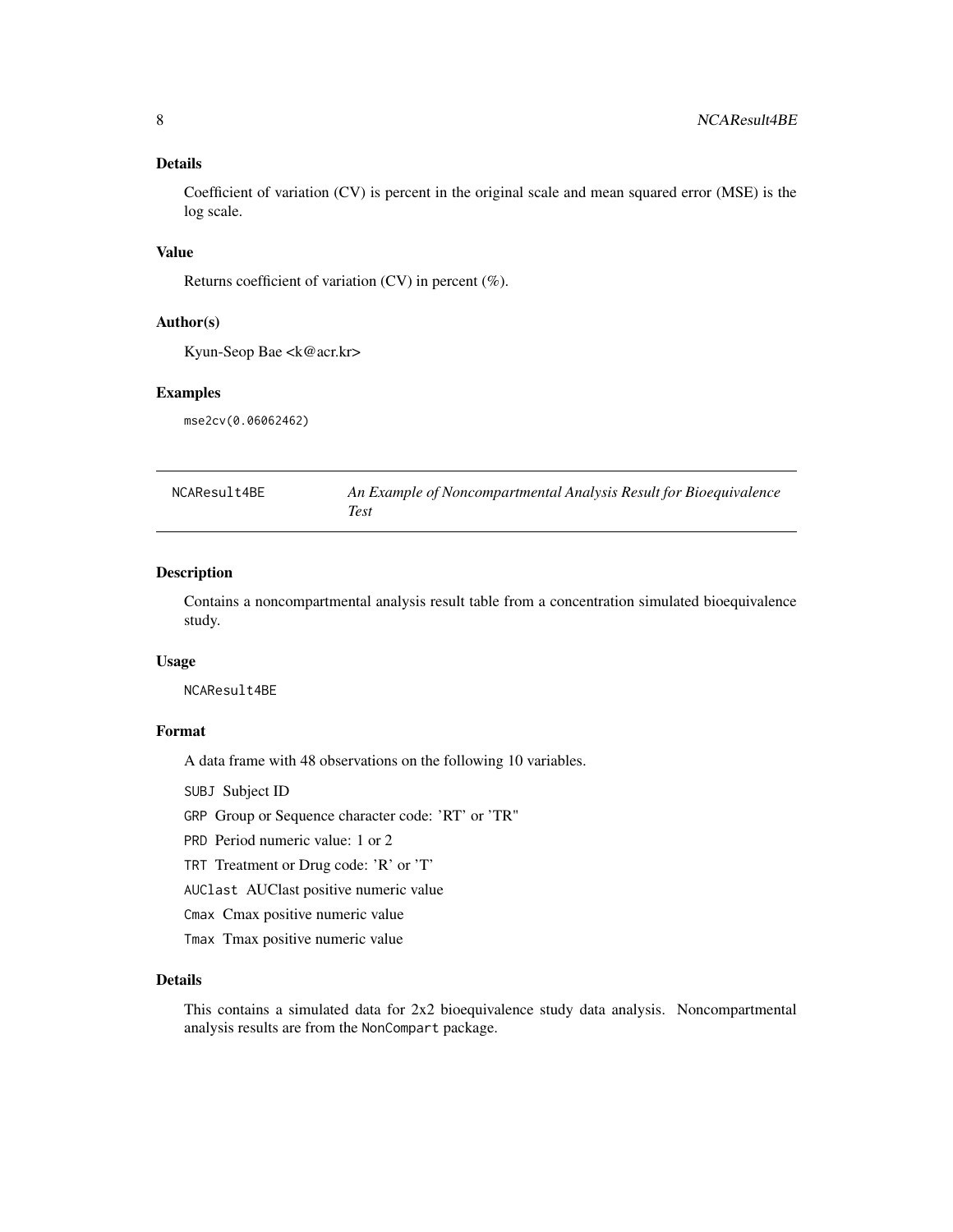<span id="page-8-1"></span><span id="page-8-0"></span>

It plots two 2x2 plots for a variable.

#### Usage

plot2x2(bedata, Var)

# Arguments

| bedata | Data table name. This should have at least the following columns and a variable<br>column to be plotted. |
|--------|----------------------------------------------------------------------------------------------------------|
|        | GRP : Group or Sequence, 'RT' or 'TR'<br>PRD : Period, 1 or 2<br>SUBJ : Subject ID                       |
|        | TRT : Treatment or Drug, 'R' or 'T'                                                                      |
| Var    | Variable to be plotted. This should be one of the column names in bedata table.                          |

# Details

It plots Var column values according to GRP, PRD, TRT.

# Value

It just draws two 2x2 plots for equivalence exploration.

#### Author(s)

Kyun-Seop Bae <k@acr.kr>

# Examples

```
plot2x2(NCAResult4BE, "AUClast")
plot2x2(NCAResult4BE, "Cmax")
plot2x2(NCAResult4BE, "Tmax")
```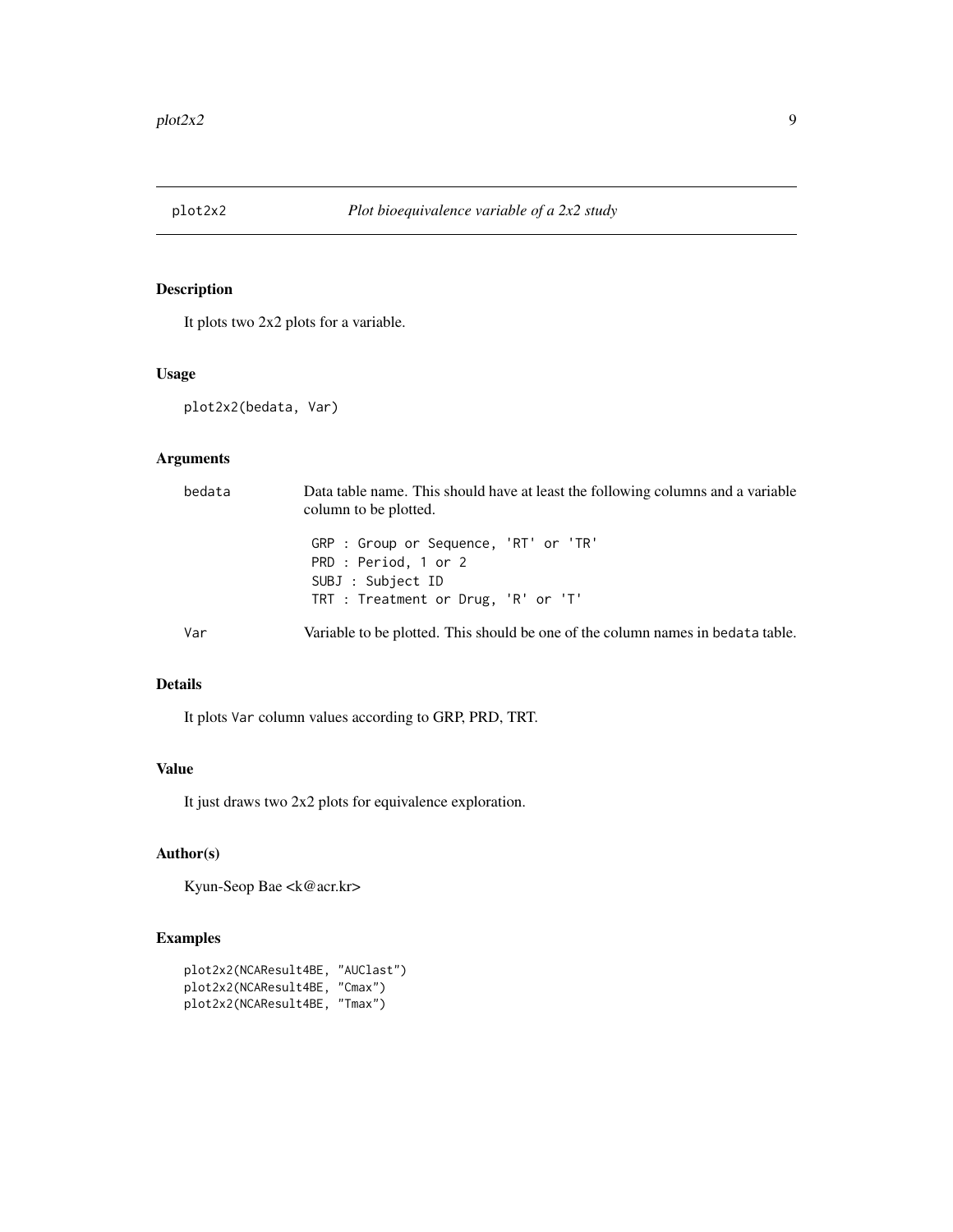<span id="page-9-0"></span>

It calculates power for the bioequivalence test on ratio using a confidence interval of previous 2x2 study.

#### Usage

```
pow2x2ci(n1, n2, LL, UL, Alpha = 0.1)
```
# Arguments

| n1    | Subject count of group 1                                                        |
|-------|---------------------------------------------------------------------------------|
| n2    | Subject count of group 2                                                        |
| LL    | Lower limit of the confidence interval of geometric mean ratio (Test/Reference) |
| UL    | Upper limit of the confidence interval of geometric mean ratio (Test/Reference) |
| Alpha | Alpha level. This means $(1 - \alpha/2)$ 100 % confidence interval is given     |

# Details

It calculates power of sample size (n per group) with CV.

# Value

Returns power [0, 1)

#### Author(s)

Kyun-Seop Bae <k@acr.kr>

# Examples

pow2x2ci(12, 13, 0.85, 1.11)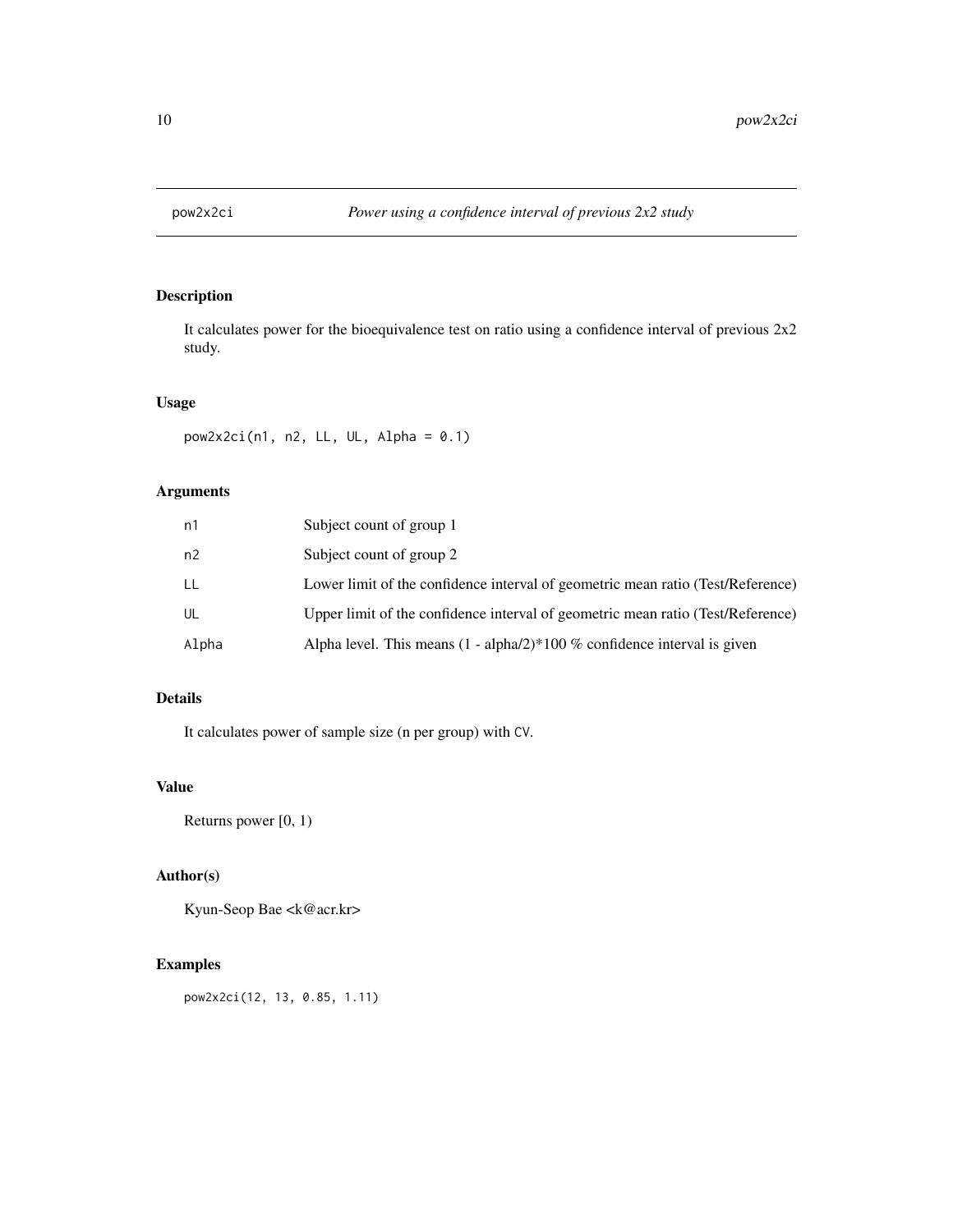<span id="page-10-0"></span>

It calculates power for the bioequivalence test on ratio using mean squared error (MSE of previous 2x2 study.

#### Usage

```
pow2x2mse(n1, n2, mse, True.R = 1, Alpha = 0.1, thetaL = 0.8, The L = 1.25)
```
#### Arguments

| n1     | Subject count of group 1                                                      |
|--------|-------------------------------------------------------------------------------|
| n2     | Subject count of group 2                                                      |
| mse    | Mean squared error                                                            |
| True.R | True ratio of test/reference                                                  |
| Alpha  | Alpha level. This means $(1 - \alpha)/2$ + 100 % confidence interval is given |
| ThetaL | Lower limit of equivalence criteria                                           |
| ThetaU | Upper limit of equivalence criteria                                           |

#### Details

It calculates power of sample size (n per group) with CV.

#### Value

Returns power [0, 1)

# Author(s)

Kyun-Seop Bae <k@acr.kr>

# Examples

pow2x2mse(12, 13, 0.0756530)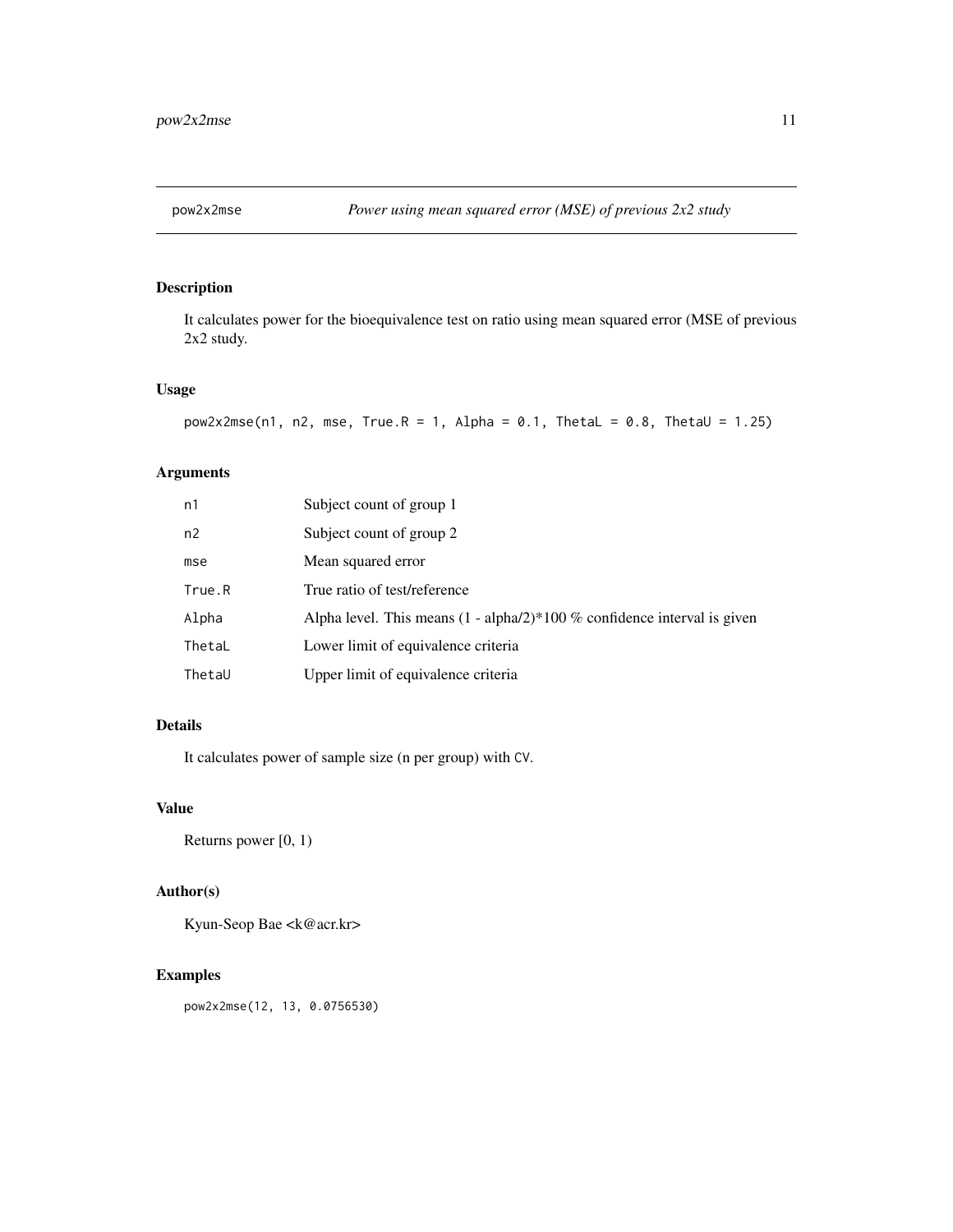<span id="page-11-0"></span>

It calculates power for the bioequivalence test on ratio using coefficient of variation (CV).

# Usage

powcv(n, CV, DesignNo = 1, True.R = 1, Alpha = 0.1, ThetaL = 0.8, ThetaU = 1.25)

# Arguments

| n         | Sample size, n per group                                                                                                                                                                                                                                                                                                                                                                                                                                                                                                                                                                         |
|-----------|--------------------------------------------------------------------------------------------------------------------------------------------------------------------------------------------------------------------------------------------------------------------------------------------------------------------------------------------------------------------------------------------------------------------------------------------------------------------------------------------------------------------------------------------------------------------------------------------------|
| <b>CV</b> | Coefficient of Variation $(\%)$                                                                                                                                                                                                                                                                                                                                                                                                                                                                                                                                                                  |
| DesignNo  | Crossover design number.                                                                                                                                                                                                                                                                                                                                                                                                                                                                                                                                                                         |
|           | Design Number (treatment x sequence x period)<br>1 2x2x2 : RT TR<br>2 2x4x2 (Balaam Design) : TT RR RT TR<br>3 2x2x3 (Two-sequence Dual Design): TRR RTT<br>4 2x2x4 : TRRT RTTR<br>5 2x4x4 : TTRR RRTT TRRT RTTR<br>6 3x6x3 (William Design for 3 treatments) + carry-over effect<br>: RBA ARB BAR ABR BRA RAB<br>7 3x6x3 (William Design for 3 treatments) - carry-over effect<br>: RBA ARB BAR ABR BRA RAB<br>8 4x4x4 (William Design for 4 treatments) + carry-over effect<br>: RCAB ARBC BACR CBRA<br>9 4x4x4 (William Design for 4 treatments) - carry-over effect<br>: RCAB ARBC BACR CBRA |
| True.R    | True ratio of test/reference                                                                                                                                                                                                                                                                                                                                                                                                                                                                                                                                                                     |
| Alpha     | Alpha error level                                                                                                                                                                                                                                                                                                                                                                                                                                                                                                                                                                                |
| ThetaL    | Lower limit of equivalence criteria                                                                                                                                                                                                                                                                                                                                                                                                                                                                                                                                                              |

#### Details

It calculates power of sample size (n per group) with CV.

ThetaU Upper limit of equivalence criteria

# Value

Returns power [0, 1)

# Author(s)

Kyun-Seop Bae <k@acr.kr>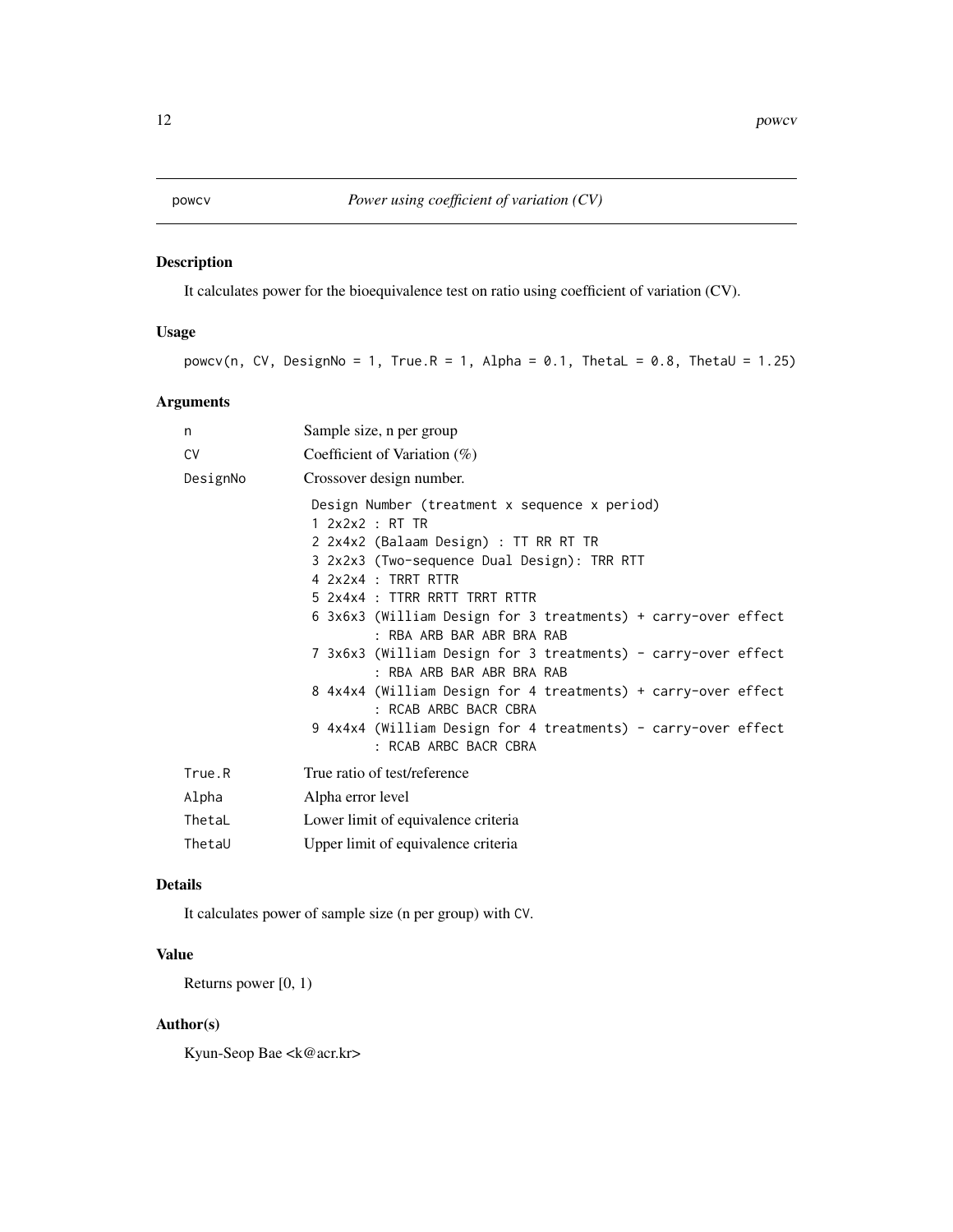#### <span id="page-12-0"></span>powmse the contract of the contract of the contract of the contract of the contract of the contract of the contract of the contract of the contract of the contract of the contract of the contract of the contract of the con

# Examples

powcv(12, 25)

powmse *Power using mean squared error (MSE)*

# Description

It calculates power for the bioequivalence test on ratio using mean squared error (MSE).

# Usage

```
powmse(n, mse, DesignNo = 1, True.R = 1, Alpha = 0.1, ThetaL = 0.8, ThetaU = 1.25)
```
# Arguments

| n        | Sample size, n per group                                                                                                                                                                                                                                                                                                                                                                                                                                                                                                                                                                         |
|----------|--------------------------------------------------------------------------------------------------------------------------------------------------------------------------------------------------------------------------------------------------------------------------------------------------------------------------------------------------------------------------------------------------------------------------------------------------------------------------------------------------------------------------------------------------------------------------------------------------|
| mse      | Mean squared error                                                                                                                                                                                                                                                                                                                                                                                                                                                                                                                                                                               |
| DesignNo | Crossover design number.                                                                                                                                                                                                                                                                                                                                                                                                                                                                                                                                                                         |
|          | Design Number (treatment x sequence x period)<br>1 2x2x2 : RT TR<br>2 2x4x2 (Balaam Design) : TT RR RT TR<br>3 2x2x3 (Two-sequence Dual Design): TRR RTT<br>4 2x2x4 : TRRT RTTR<br>5 2x4x4 : TTRR RRTT TRRT RTTR<br>6 3x6x3 (William Design for 3 treatments) + carry-over effect<br>: RBA ARB BAR ABR BRA RAB<br>7 3x6x3 (William Design for 3 treatments) - carry-over effect<br>: RBA ARB BAR ABR BRA RAB<br>8 4x4x4 (William Design for 4 treatments) + carry-over effect<br>: RCAB ARBC BACR CBRA<br>9 4x4x4 (William Design for 4 treatments) - carry-over effect<br>: RCAB ARBC BACR CBRA |
| True.R   | True ratio of test/reference                                                                                                                                                                                                                                                                                                                                                                                                                                                                                                                                                                     |
| Alpha    | Alpha error level                                                                                                                                                                                                                                                                                                                                                                                                                                                                                                                                                                                |
| ThetaL   | Lower limit of equivalence criteria                                                                                                                                                                                                                                                                                                                                                                                                                                                                                                                                                              |
| ThetaU   | Upper limit of equivalence criteria                                                                                                                                                                                                                                                                                                                                                                                                                                                                                                                                                              |

#### Details

It calculates power of sample size (n per group) with mse.

#### Value

Returns power [0, 1))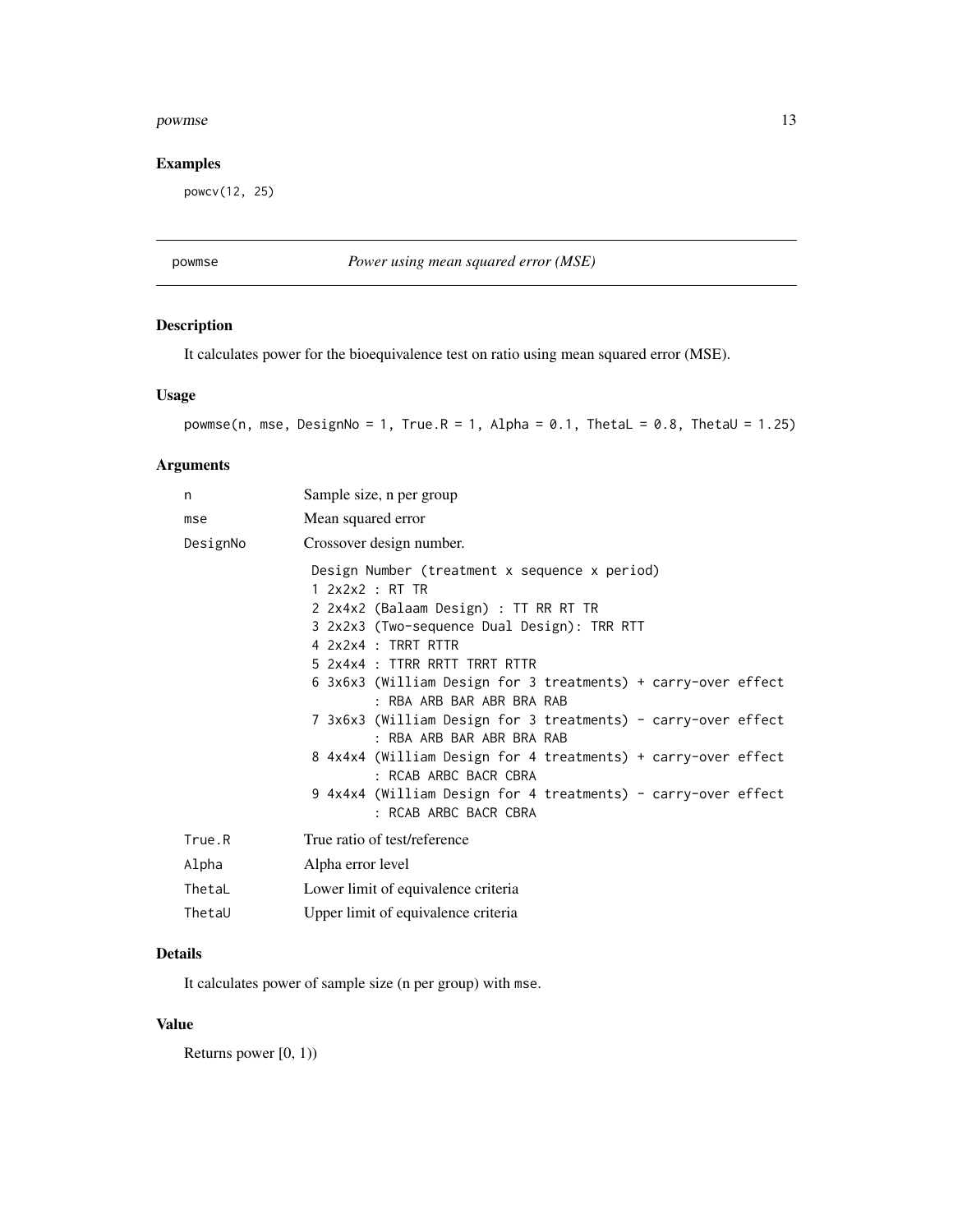#### <span id="page-13-0"></span>Author(s)

Kyun-Seop Bae <k@acr.kr>

# Examples

powmse(12, 0.06)

scaledBound *Widened Bound for Scaled Average Bioequivalence*

# **Description**

It calculates widened bound for scaled average bioequivalence.

#### Usage

scaledBound(CV =  $40$ , k =  $0.76$ , digits =  $4$ )

# Arguments

| CV     | coefficient of variation in percent                                                                                                                                     |
|--------|-------------------------------------------------------------------------------------------------------------------------------------------------------------------------|
| k      | $0.76$ is for EMA and Korea MFDS. US FDA uses 0.893. When CV is $30\%$ .<br>bound becomes $(0.8, 1.25)$ . Most regular tory body does not use a more accurate<br>value. |
| digits | Korea MFDS use 4 digits only, while other regulatory bodies use more decimal<br>values.                                                                                 |

# Details

CV must be larger than 30%. If CV is larger than 50

# Value

widened bound for scaled average bioequivalence

# Author(s)

Kyun-Seop Bae <k@acr.kr>

# Examples

scaledBound(30) scaledBound(35) scaledBound(40) scaledBound(45) scaledBound(50)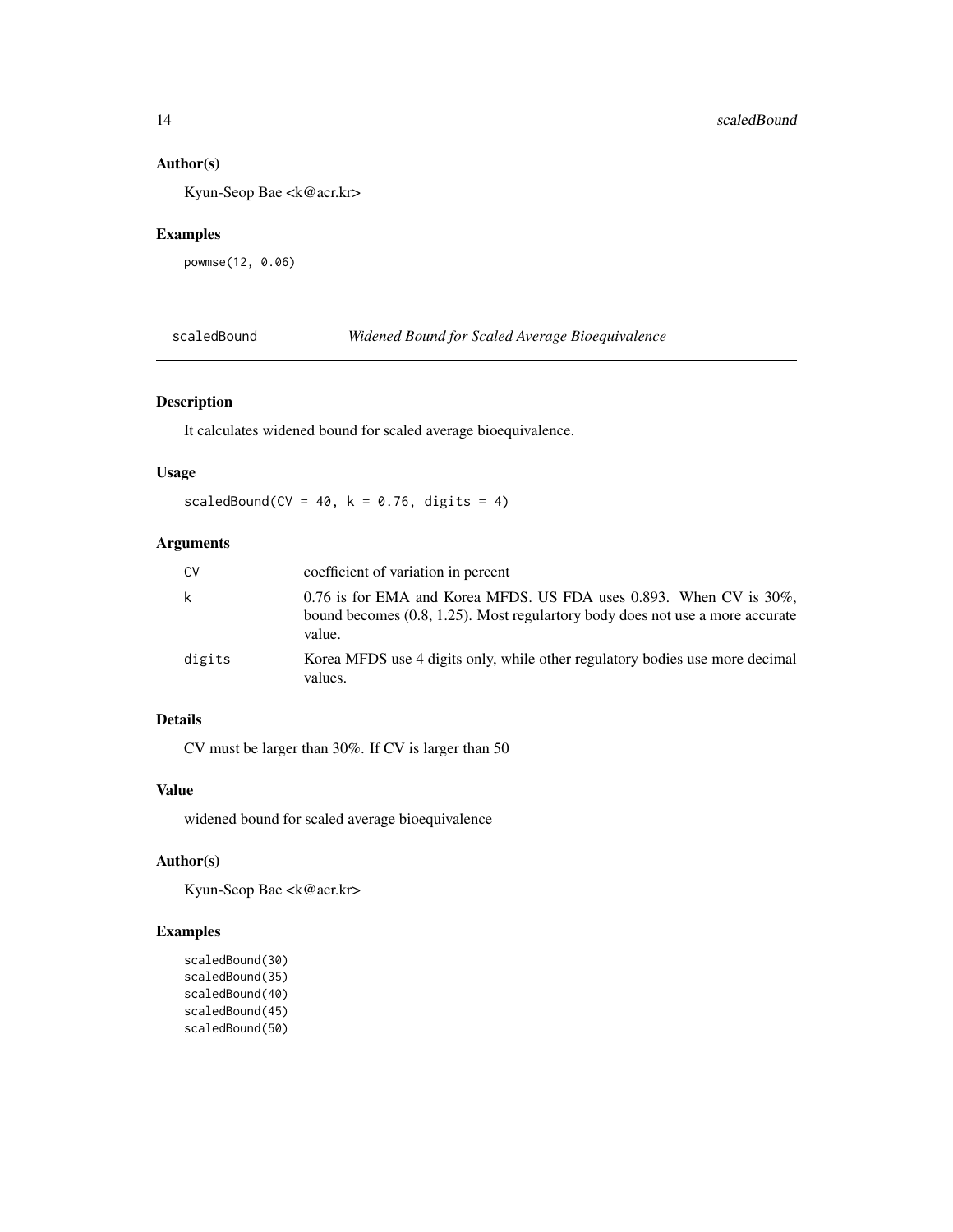<span id="page-14-0"></span>

It calculates sample size for the bioequivalence test on ratio using a confidence interval of previous 2x2 study.

#### Usage

 $ss2x2ci(n1, n2, LL, UL, Alpha = 0.1)$ 

# Arguments

| n1    | Subject count of group 1                                                        |
|-------|---------------------------------------------------------------------------------|
| n2    | Subject count of group 2                                                        |
| LL    | Lower limit of the confidence interval of geometric mean ratio (Test/Reference) |
| UL    | Upper limit of the confidence interval of geometric mean ratio (Test/Reference) |
| Alpha | Alpha level. This means $(1 - \alpha/2)$ 100 % confidence interval is given     |

# Details

It calculates sample size (n per group) with CV, Alpha, and Beta for bioequivalence test.

# Value

Returns sample size (n per group) for bioequivalence test with ratio criteria.

# Author(s)

Kyun-Seop Bae <k@acr.kr>

#### Examples

ss2x2ci(12, 13, 0.85, 1.11)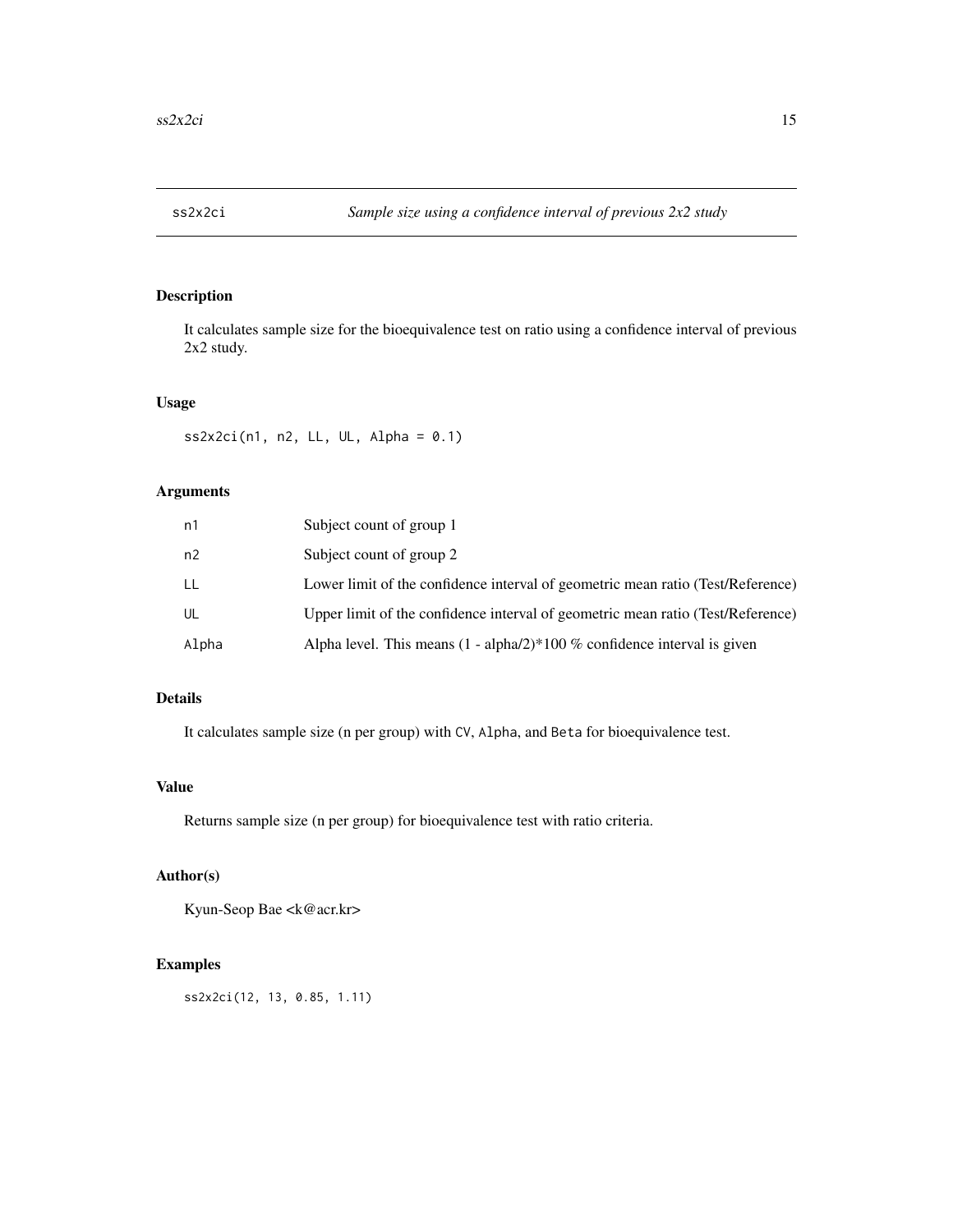<span id="page-15-0"></span>It calculates sample size for the bioequivalence test on ratio using coefficient of variation (CV).

# Usage

```
sscv(CV, DesignNo = 1, True.R = 1, Alpha = 0.1, Beta = 0.2,
     ThetaL = 0.8, ThetaU = 1.25, nMax = 999999)
```
# Arguments

| CV       | Coefficient of Variation $(\%)$                                                                                                                                                                                                                                                                                                                                                                                                                                                                                                                                                                  |
|----------|--------------------------------------------------------------------------------------------------------------------------------------------------------------------------------------------------------------------------------------------------------------------------------------------------------------------------------------------------------------------------------------------------------------------------------------------------------------------------------------------------------------------------------------------------------------------------------------------------|
| DesignNo | Crossover design number.                                                                                                                                                                                                                                                                                                                                                                                                                                                                                                                                                                         |
|          | Design Number (treatment x sequence x period)<br>1.2x2x2 : RT TR<br>2 2x4x2 (Balaam Design) : TT RR RT TR<br>3 2x2x3 (Two-sequence Dual Design): TRR RTT<br>4 2x2x4 : TRRT RTTR<br>5 2x4x4 : TTRR RRTT TRRT RTTR<br>6 3x6x3 (William Design for 3 treatments) + carry-over effect<br>: RBA ARB BAR ABR BRA RAB<br>7 3x6x3 (William Design for 3 treatments) - carry-over effect<br>: RBA ARB BAR ABR BRA RAB<br>8 4x4x4 (William Design for 4 treatments) + carry-over effect<br>: RCAB ARBC BACR CBRA<br>9 4x4x4 (William Design for 4 treatments) - carry-over effect<br>: RCAB ARBC BACR CBRA |
| True.R   | True ratio of test/reference                                                                                                                                                                                                                                                                                                                                                                                                                                                                                                                                                                     |
| Alpha    | Alpha error level                                                                                                                                                                                                                                                                                                                                                                                                                                                                                                                                                                                |
| Beta     | Beta error level                                                                                                                                                                                                                                                                                                                                                                                                                                                                                                                                                                                 |
| ThetaL   | Lower limit of equivalence criteria                                                                                                                                                                                                                                                                                                                                                                                                                                                                                                                                                              |
| ThetaU   | Upper limit of equivalence criteria                                                                                                                                                                                                                                                                                                                                                                                                                                                                                                                                                              |
| nMax     | Maximum subject number (sample size) per group                                                                                                                                                                                                                                                                                                                                                                                                                                                                                                                                                   |

# Details

It calculates sample size (n per group) with CV, Alpha, and Beta for bioequivalence test.

#### Value

Returns sample size (n per group) for bioequivalence test with ratio criteria.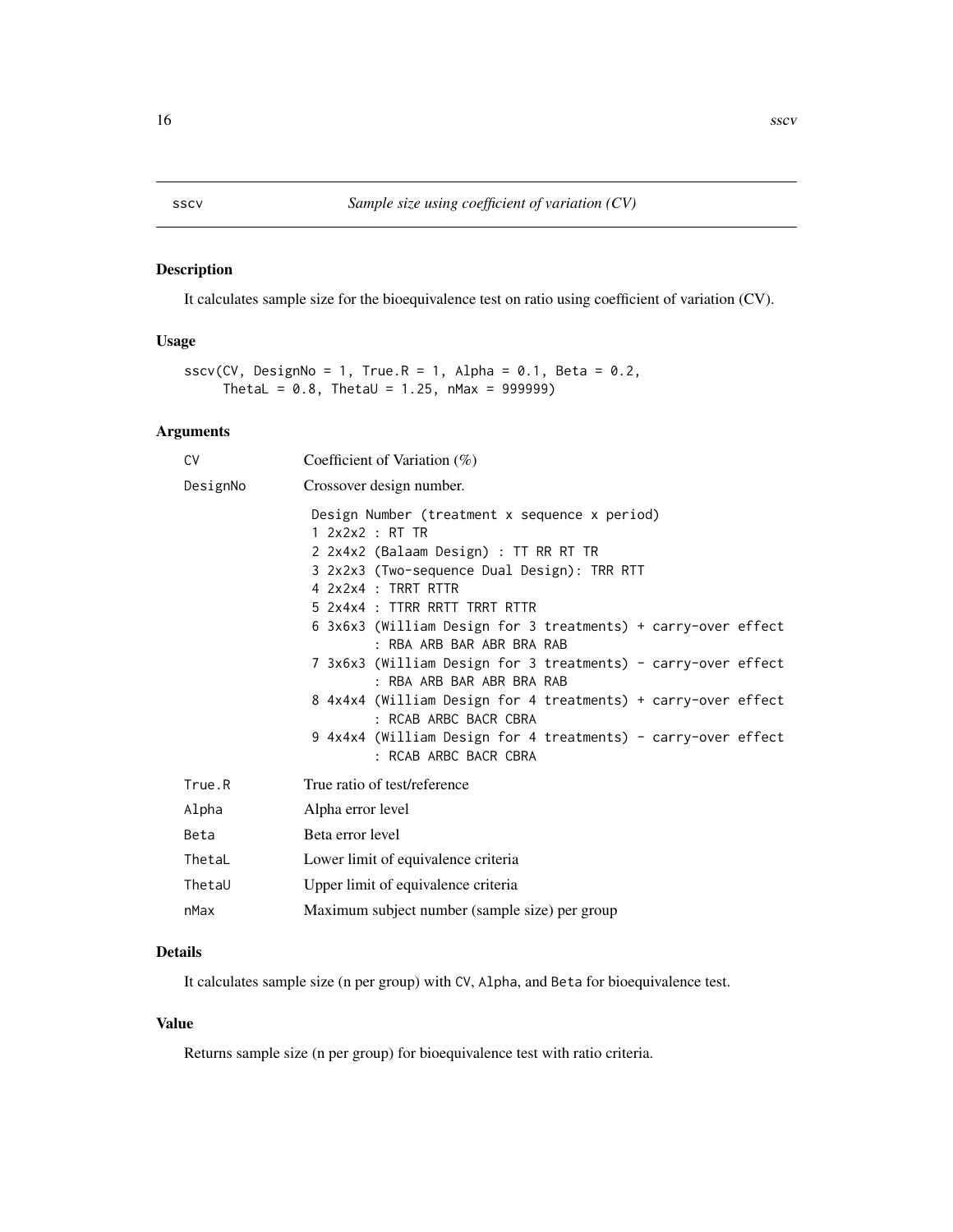#### <span id="page-16-0"></span> $s$ ssmse  $17$

# Author(s)

Kyun-Seop Bae <k@acr.kr>

# Examples

sscv(25)

ssmse *Sample size using mean squared error (MSE)*

# Description

It calculates sample size for the bioequivalence test on ratio using mean squared error (MSE).

#### Usage

ssmse(mse, DesignNo = 1, True.R = 1, Alpha =  $0.1$ , Beta =  $0.2$ , ThetaL =  $0.8$ , ThetaU = 1.25, nMax = 999999)

# Arguments

| mse      | Mean squared error                                                                                                                                                                                               |
|----------|------------------------------------------------------------------------------------------------------------------------------------------------------------------------------------------------------------------|
| DesignNo | Crossover design number.                                                                                                                                                                                         |
|          | Design Number (treatment x sequence x period)<br>1.2x2x2 : RT TR<br>2 2x4x2 (Balaam Design) : TT RR RT TR<br>3 2x2x3 (Two-sequence Dual Design): TRR RTT<br>4 2x2x4 : TRRT RTTR<br>5 2x4x4 : TTRR RRTT TRRT RTTR |
|          | 6 3x6x3 (William Design for 3 treatments) + carry-over effect<br>: RBA ARB BAR ABR BRA RAB                                                                                                                       |
|          | 7 3x6x3 (William Design for 3 treatments) - carry-over effect<br>: RBA ARB BAR ABR BRA RAB                                                                                                                       |
|          | 8 4x4x4 (William Design for 4 treatments) + carry-over effect<br>: RCAB ARBC BACR CBRA                                                                                                                           |
|          | 9 4x4x4 (William Design for 4 treatments) - carry-over effect<br>: RCAB ARBC BACR CBRA                                                                                                                           |
| True.R   | True ratio of test/reference                                                                                                                                                                                     |
| Alpha    | Alpha error level                                                                                                                                                                                                |
| Beta     | Beta error level                                                                                                                                                                                                 |
| ThetaL   | Lower limit of equivalence criteria                                                                                                                                                                              |
| ThetaU   | Upper limit of equivalence criteria                                                                                                                                                                              |
| nMax     | Maximum subject number (sample size) per group                                                                                                                                                                   |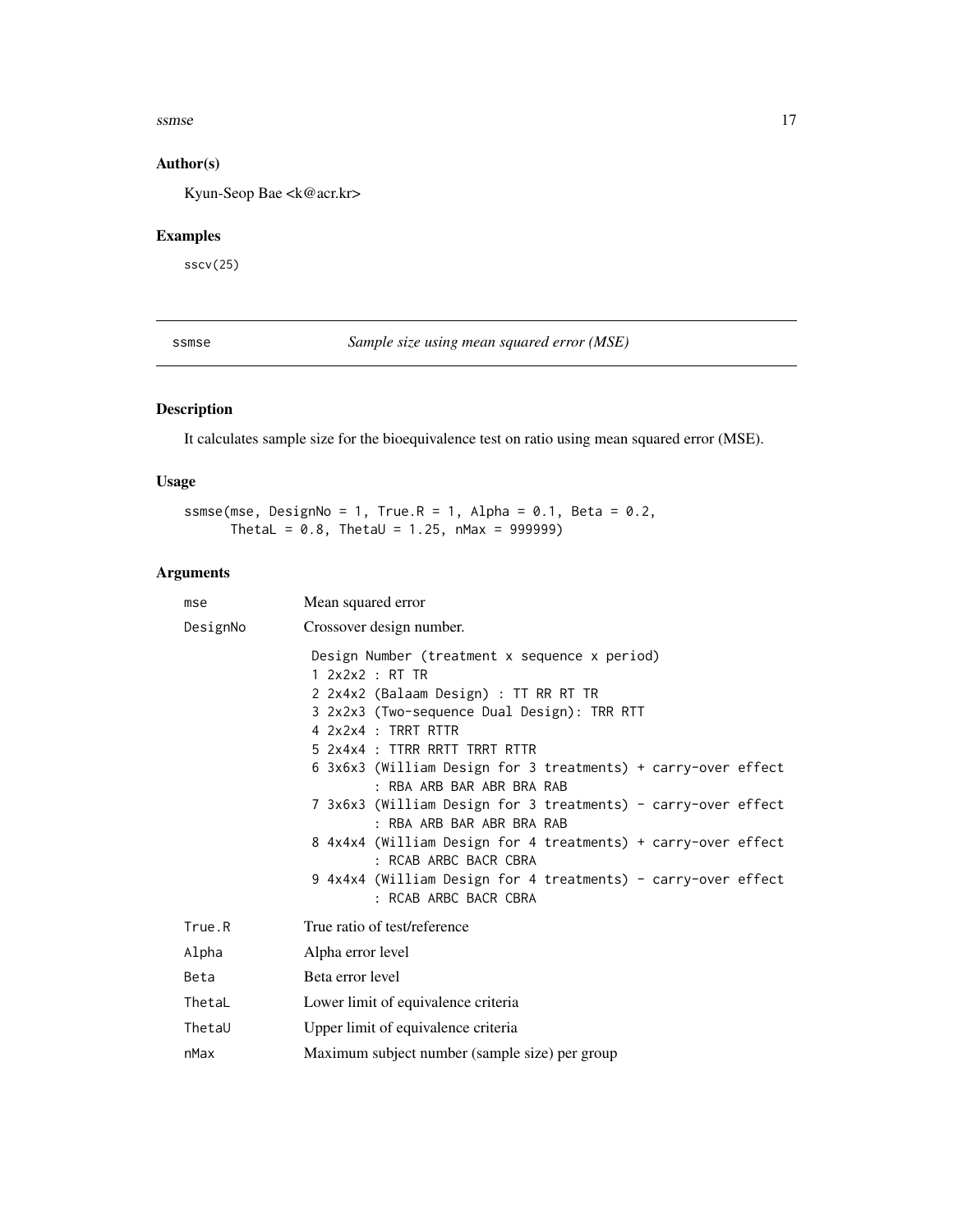# <span id="page-17-0"></span>Details

It calculates sample size (n per group) with mse, Alpha, and Beta for bioequivalence test.

#### Value

Returns sample size (n per group) for bioequivalence test with ratio criteria.

#### Author(s)

Kyun-Seop Bae <k@acr.kr>

# Examples

ssmse(0.06)

ssscv *Sample Size for Scaled Average BE using coefficient of variation (CV)*

# Description

It calculates sample size for the scaled average bioequivalence test on ratio using coefficient of variation (CV).

#### Usage

ssscv(CV, DesignNo = 1, True.R = 1, Alpha = 0.1, Beta = 0.2, Region = "EU", nMax = 999999)

#### Arguments

| C٧       | Coefficient of Variation $(\%)$                                                            |
|----------|--------------------------------------------------------------------------------------------|
| DesignNo | Crossover design number.                                                                   |
|          | Design Number (treatment x sequence x period)                                              |
|          | $1$ 2x2x2 : RT TR                                                                          |
|          | 2 2x4x2 (Balaam Design) : TT RR RT TR                                                      |
|          | 3 2x2x3 (Two-sequence Dual Design): TRR RTT                                                |
|          | 4 2x2x4 : TRRT RTTR                                                                        |
|          | 5 2x4x4 : TTRR RRTT TRRT RTTR                                                              |
|          | 6 3x6x3 (William Design for 3 treatments) + carry-over effect<br>: RBA ARB BAR ABR BRA RAB |
|          | 7 3x6x3 (William Design for 3 treatments) - carry-over effect<br>: RBA ARB BAR ABR BRA RAB |
|          | 8 4x4x4 (William Design for 4 treatments) + carry-over effect<br>: RCAB ARBC BACR CBRA     |
|          | 9 4x4x4 (William Design for 4 treatments) - carry-over effect<br>: RCAB ARBC BACR CBRA     |
|          |                                                                                            |

True.R True ratio of test/reference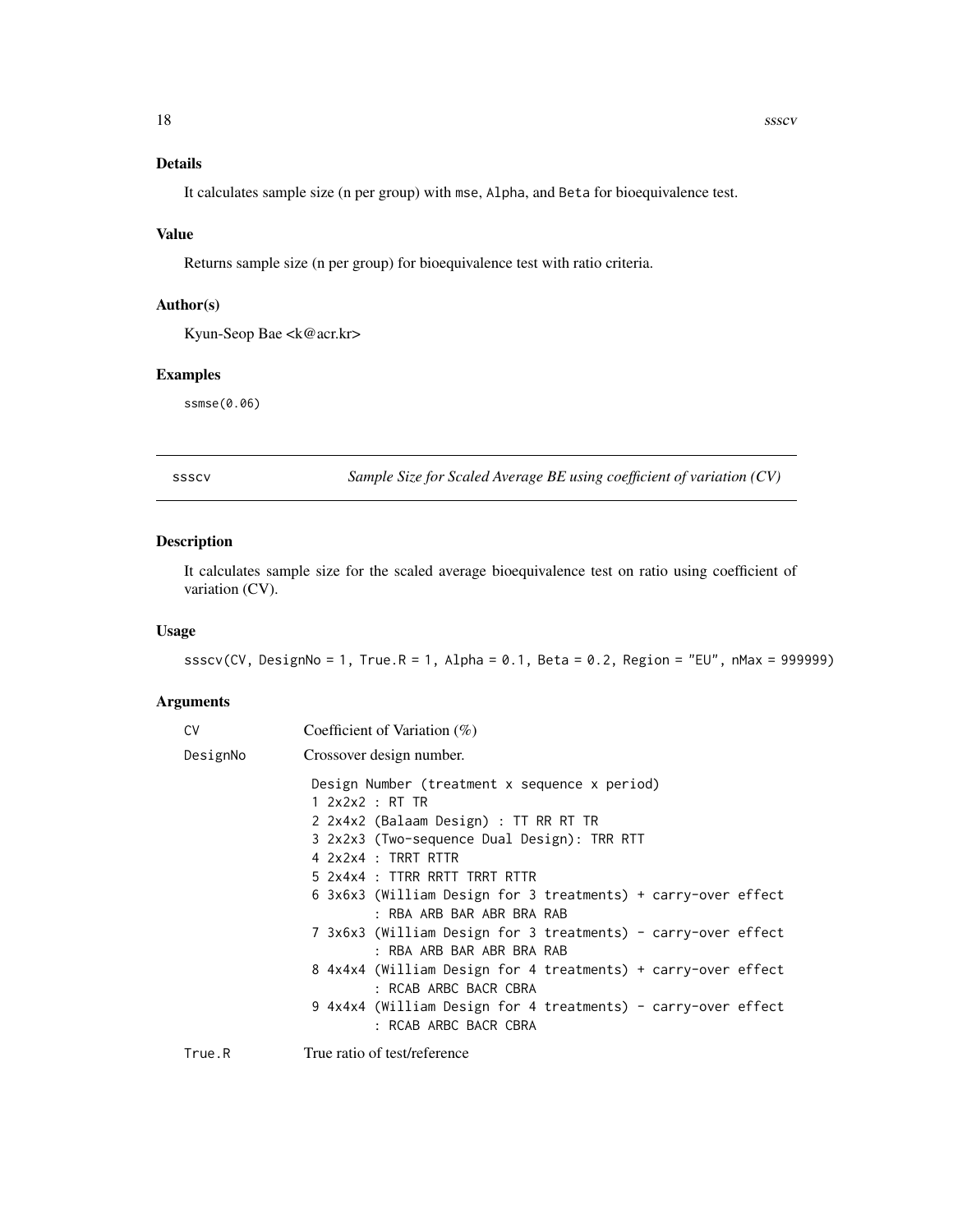#### <span id="page-18-0"></span>test $2x2$  19

| Alpha  | Alpha error level                                                                            |
|--------|----------------------------------------------------------------------------------------------|
| Beta   | Beta error level                                                                             |
| Region | US or FDA for US FDA, KR or MFDS for Korea MFDS, EU or EMA for other<br>regions or countries |
| nMax   | Maximum subject number (sample size) per group                                               |

#### Details

It calculates sample size (n per group) with CV, Alpha, and Beta for scaled average bioequivalence test. US FDA uses this widened bound for both AUClast and Cmax, while EU EMA and Korea MFDA use this for Cmax only.

#### Value

Returns sample size (n per group) for scaled average bioequivalence test with ratio criteria.

#### Author(s)

Kyun-Seop Bae <k@acr.kr>

#### Examples

ssscv(42.2, DesignNo=4, True.R=0.9) # 14 per group, EU EMA. This applies only for Cmax ssscv(42.2, DesignNo=4, True.R=0.9, Region="US") # 9 per group, US FDA ssscv(42.2, DesignNo=4, True.R=0.9, Region="KR") # 14 per group, Korea MFDS. Only for Cmax

<span id="page-18-1"></span>

test2x2 *Bioequivalence test for a variable of a 2x2 study*

#### Description

It performs conventional bioequivalence test for 2x2 study. Basic assumption is that the variable is distributed as a log-normal distribution. This is SAS PROC GLM style. If you want PROC MIXED style use nlme::lme.

#### Usage

```
test2x2(bedata, Var)
```
#### Arguments

| bedata | Data table name. This should have at least the following columns and a variable<br>column to be tested. Var column values should be all positive values. |
|--------|----------------------------------------------------------------------------------------------------------------------------------------------------------|
|        | GRP : Group or Sequence, 'RT' or 'TR'<br>PRD : Period, 1 or 2<br>SUBJ : Subject ID<br>TRT : Treatment or Drug, 'R' or 'T'                                |
| Var    | Variable to be tested. This should be one of the column names in bedata table.<br>Usually 'AUClast' or 'Cmax'                                            |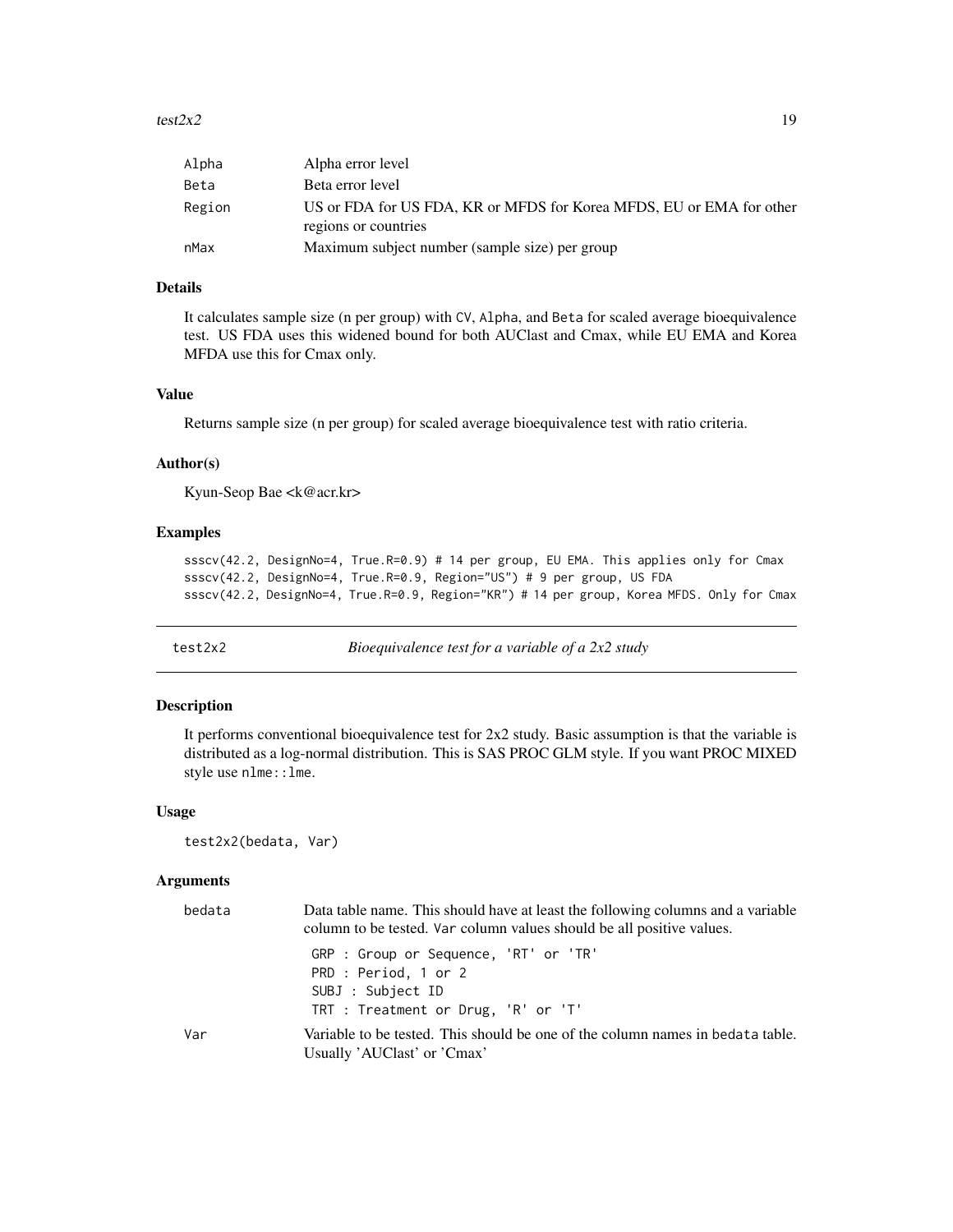# Details

It tests Var variable equivalency from a 2x2 study. Current regulatory requirement is that the 90% confidence interval of geometric mean ratio (Test/Reference) should be within [0.8, 1.25].

#### Value

Analysis of Variance (log scale) Analysis of Variance in log scale Between and Within Subject Variability Variance in log scale and coefficient of variance in original scale Least Square Means Geometric means 90% Confidence Interval 90% confidence interval of geometric mean ratio (T/R) Sample Size Sample size for the replication of this study

# Author(s)

Kyun-Seop Bae <k@acr.kr>

#### Examples

```
test2x2(NCAResult4BE, "AUClast")
test2x2(NCAResult4BE, "Cmax")
```